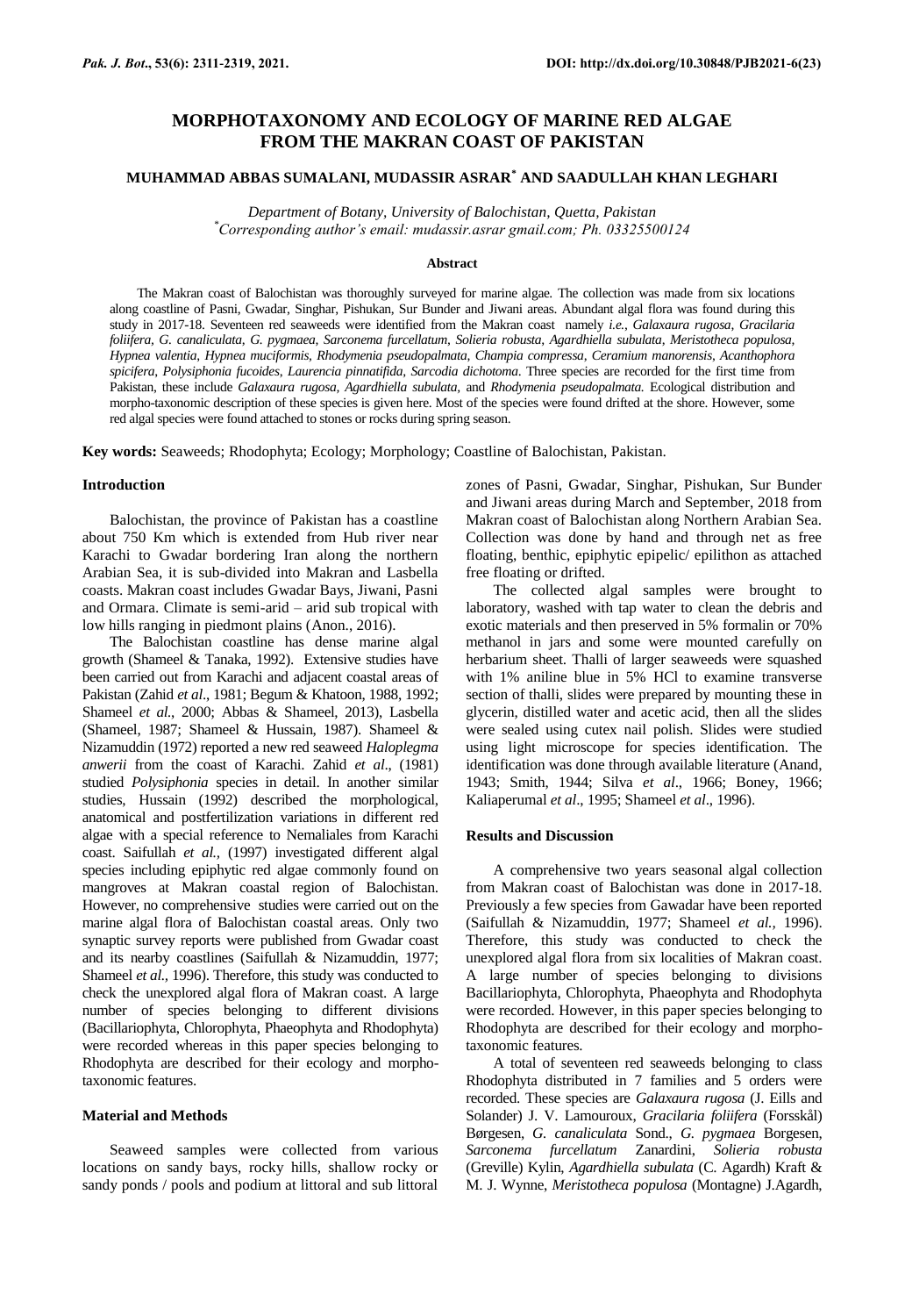*Hypnea Valentia* (Turner) Montagne, *Hypnea muciformis* (Wulfen) Lamouroux, *Rhodymenia pseudopalmata* (J. V. Lamouroux) P. C. Silva, *Champia compressa* Harvey, *Ceramium manorensis* P. Anand, *Acanthophora spicifera* (Vahl) Borgesen, *Polysiphonia fucoides* (Hudson) Greville, *Laurencia pinnatifida* (Hudson) J. V. Lamouroux, *Sarcodia dichotoma* Borgeson. Taxonomic and morphological description of all identified seaweeds are given below:

#### **Division: Rhodophyta Wettstein**

**Class: Florideophyceae Cronquist, 1960**

**Order: Bonnemaisoniales J. Feldman** *et* **G. Feldmann, 1942**

**Family: Galaxauraceae Parkinson 1983 (Plate 1: fig. 1a, 1b)**

## **1-** *Galaxaura rugosa* **(J. Eills and Solander) J. V. Lamouroux, 1816 (Plate 1: fig. 1 a & b)**

**(=** *Corallina rugosa* **J. Ellis & Solander 1786)**

(Chou & Zhuohua, 1983: 86; Huisman, 1990: 156; Coppejans *et al*., 2009: 160; Nyunt & Soe-Htun, 2014:3)

## **Morphology**

Thallus cushion like, caespitose, calcareous, erect, 5– 6 cm long, wide, sometimes clumped up to 40 cm; commonly consisted of reddish hollow and cylindrical branches. Yellowish pits present at the tips. Branching is sub dichotomous.

Cortex not distinct, with elongated assimilatory filaments, 3–4 lobed cells; short, indistinct; cells 15–30 µm long and 15–20 µm wide, medullary cells 16–35 µm long and 17–31 µm wide.

**Ecology:** Widespread in the warm seas growing as large tufts on rocky substratum and old corals within the intertidal region in shallow water up to 3m depth in sheltered areas.

**Local distribution:** Specimens were collected as drifted material from the shores of Jiwani and Pasni.

### **Order: Gigatinales Schmitz** *in* **Engler, 1892 Family: Gracilariaceae Nageli, 1847**

**2-** *Gracilaria foliifera* **(Forsskål 1775) Børgesen, 1932 (Plate 1: fig. 2) (=** *Fucus foliifer* **Forsskal)**

(Kaliaperumal *et al*., 1995: 9; Kundu *et al*., 2017: 39)

#### **Morphology**

Thallus is bushy, up to 15 cm long, cartilaginous. brownish to red in colour; branching dichotomous to subdichotomous, sometimes irregularly pinnately branched, with fronds brittle and thin; with smooth and proliferous margins. Holdfast discoid. Stipe is up to 1mm in thickness and 0.6–1.5 cm wide which gradually expends into blade. Abrupt transition of cortex to 4–5 rounded to somewhat flattened medullary cells. Cortex is comprised 1–2 pigmented cell layers. Medullary cells are large at the center.

**Ecology:** Widespread in shallow water bayou on dead corals and rocks in large tufts. It is also anchored on shells and stones in sandy areas in intertidal to sublittoral zones. It can be harvested throughout the year in moderate quantities.

**Local distribution:** Collected from the Pasni along the Makran coastline.

#### **3-** *G. canaliculata* **Sond,1871 (Plate 1: fig. 3)**

(Rao, 1974: 677; Wynne, 1995:280; Iyer *et al.,* 2004: 526)

#### **Morphology**

Thallus erect, rigid, fragile, cartilaginous, light or dark rose; up to 53 mm tall, holdfast discoid with 1 or 2 axes. Stipe short and terete, 6 mm in length, inconspicuous generally. Sub dichotomously branched, arcuate often. Branches at base 1 mm while at apex 3 mm in diameter, upper branches cylindrical.

Cell size transition from cortex - medulla abrupt all over the thallus. Pit connections secondary, not conspicuous in subsurface layer, infrequent in outermost. Cortex 1–2 cells. Medulla 18 cells in width, cells polygonal - spherical, light staining, up to 370 µm in length and 310 µm wide; medulla 13 cells wide, polygonal or spherical, becomes large at the center.

**Ecology:** Growing in rock pools in intertidal region at a depth 0.6–1 m. Sometimes found attached on rocks in subtidal zones. It occurs throughout the year.

**Local distribution**: Fresh specimens were collected from Singhar Gwadar.

**4-** *G. pygmaea* **Borgesen, 1937 (Plate 1: fig. 4)** (Boergesen, 1937: 328; Nelson, 1987: 97)

#### **Morphology**

Thallus attached to the substratum by a thin spreading disc, fronds 5–10 cm long, 4 mm wide, compressed except near the base. Purple red in colour, branching in an irregular dichotomous manner; branches rise from the edges of either alternately or 2–3 seriately from the same side, apices acute or bifid. The cortex consists of densely packed small cell, large oblong cell present at the center, 170–200 µm in diameter, cells not elongated vertically.

**Ecology:** Grows in the sandy bottom rock pools of warm and quiet shallow bays or on stones in muddy beds of lower littoral region in coastline waters during the whole year.

**Local distribution:** Collected as drifted from Singhar Gwadar.

**Family: Solieriaceae J. Agardh, 1876**

**5-** *Sarconema furcellatum* **Zanardini, 1858 (Plate1: fig. 5)** (Kaliaperumal, 1995: p. 13; Hayee & Shameel, 1996: 124).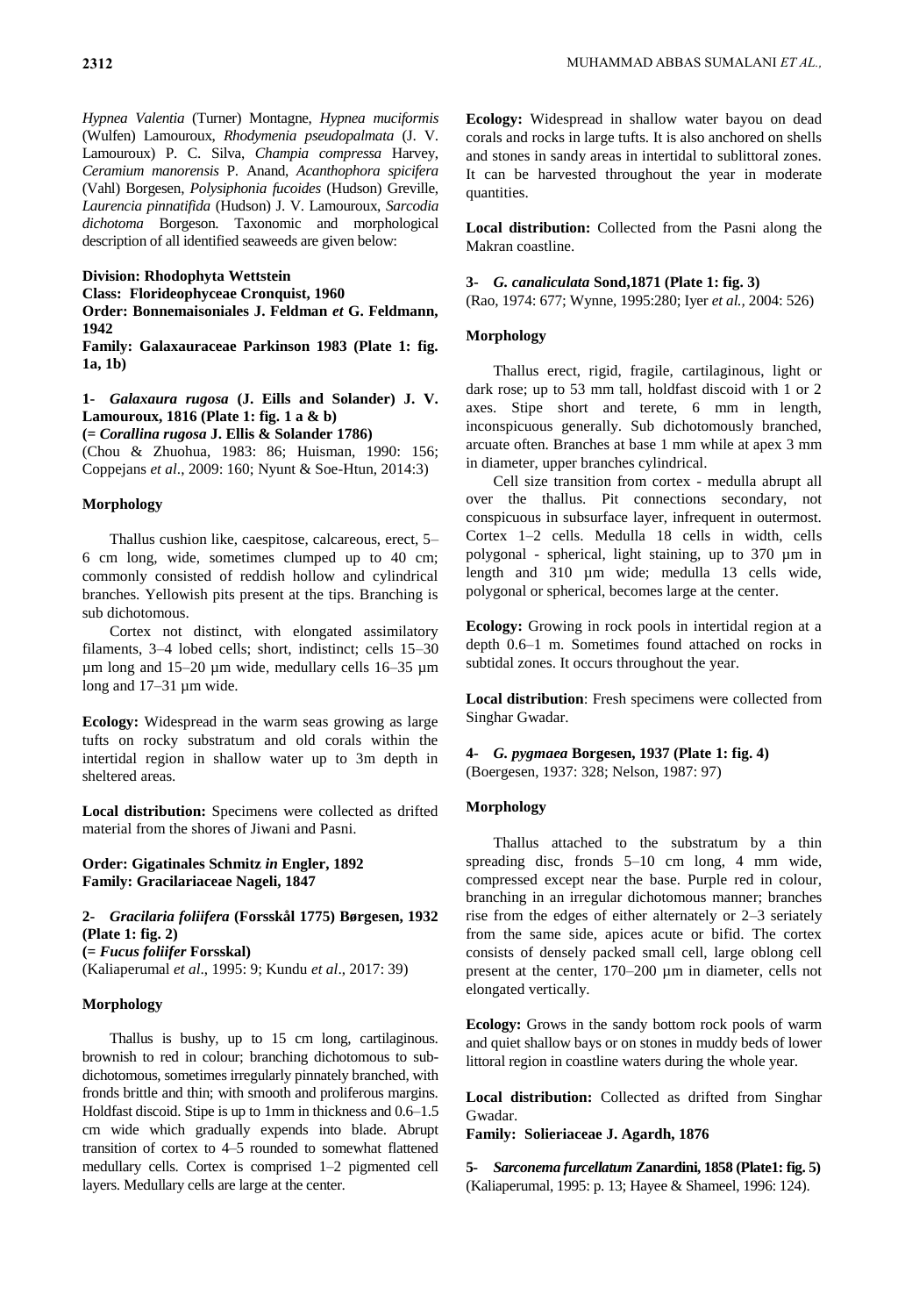









Plate 1. Showing Fig.1a.*Galaxaura rugosa*. Fig.1b. A part of thallus. Fig. 2. *Gracilaria foliifera*. Fig. 3. *G.canaliculata*. Fig. 4. *G.pygmaea*. Fig. 5. *Sarconema facellatum*.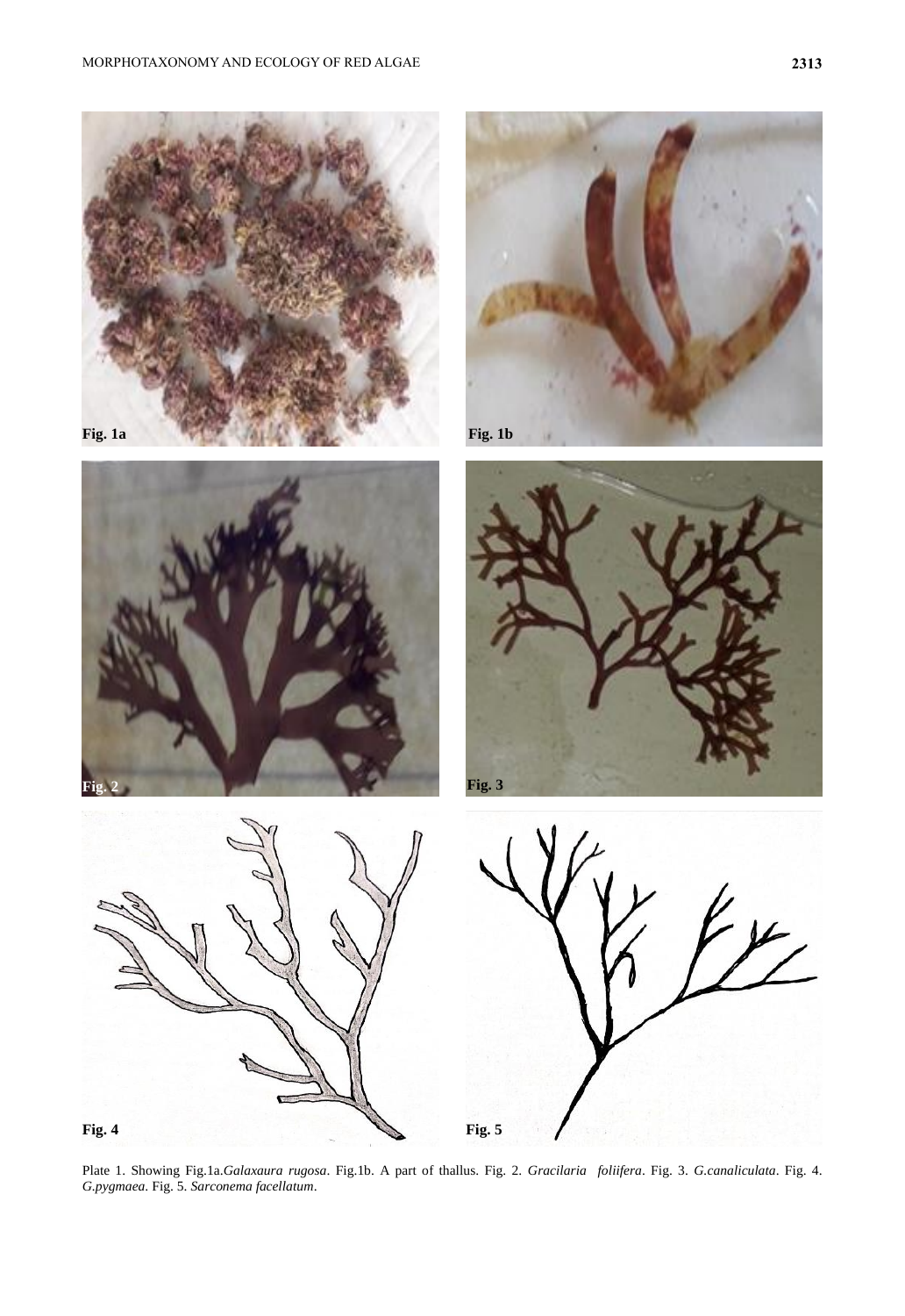## **Morphology**

Thallus tufted, 15 cm tall, up to 2 mm wide, profusely dichotomously tapering branches, multiaxial, resulting in dense wide intricate tufts; brick red to yellowish red in colour. Thallus is attached by strong branched hold fast. Cortex two layered outer has small cells while inner cells large, loosely arranged. Medulla filamentous.

**Ecology:** It grows as attached on shell and stones in intertidal and low water marks near shores. It occurs almost in all months of the year but in lesser quantities.

**Local distribution:** specimens were collected from Pasni along Makran coastline Balochistan.

## **6-** *Solieria robusta* **(Greville, 1830) Kylin, 1932 (Plate 2: fig. 6)**

**(=Agardhiella rbusta (Greville 1830) Borgesen 1932)**

(Shameel & Tanaka, 1992:48; Shameel *et al.,* 1996:228; Hayee-Memon & Shameel, 1996: 125; Ganzon-fortes, 2006: 238).

## **Morphology**

Thallus grey red to yellowish brown, upright, up to 25 cm tall, anchored by a branched holdfast; stipe 0.7-10 cm, numerous primary axes arising from the upper part of thallus. Branching trichotomous, umbellate, sometimes sub dichotomous, opposite and pinnate; branches terete, fleshy, 3.5 mm across, upcurved. Freshly grown branchlets at the apex appear like thick spines. Intertwined filaments arranged loosely to form medulla, 24 µm in wide. Cortex 2 or 3 cells; subcortical layers, connected with pits, isodiametric and large, 116µm in diameter, 1 or 2 small, ovoid outer cortical cell layers with no pits.

**Ecology:** It occurs in a variety of wave energies and depth. Commonly found as benthic on rocks under moderate water movements in intertidal region.

**Local distribution:** Recorded from Pasni Makran coast.

**7-** *Agardhiella subulata* **(C. Agardh) Kraft & M. J. Wynne, 1979 (Plate 2: fig. 7) (=** *Sphaerococcus subulatus* **C. Agardh)** (Klepacki, 1995: 169)

### **Morphology**

Thallus commonly erect, fleshy, terete, usually reaches up to 40 cm height; branching alternate, branches taper at the tips, axes up to 4 mm wide. Cortex is well differentiated in to outer and inner layer of cells. 4 or 5 cortex layers comprised of spherical – ovoid cells, cells multinucleate, become large in size in the center of the thallus, outer cortex single layered, with ellipsoidal, small uninucleate cells. Medulla with elongated, multinucleate cells. Apical cells ellipsoidal, 12–15 µm in diameter. Pit connections present.

**Ecology:** This seaweed inhabited in the intertidal to subtidal region as epilithic on rocks. It is available in through out the year in harvestable quantity.

**Local distribution:** Specimens were collected as intermingled in fishing nets from the Pasni coast Balochistan.

## **8-** *Meristotheca populosa* **(Montagne) J.Agardh, 1872 (Plate 2: fig. 8)**

**(=** *Kallymenia papulose* **Montagne)** (Faye *et al*., 2005)

## **Morphology**

Plants foliose, consisted of flattened dichotomously branched or lobed irregularly appearing in segments of various shapes with undulate margins. Fronds 8–10 cm long, sometimes reaching up to 40 cm in height, 1–5cm in width. Fronds multiaxial. Cortex pseudoparenchymatous, medulla filamentous. Plants are dioecious. Ellipsoidal Spermatangia are found on all the male plant surface. Carposporangia arranged in rows on female plant.

**Ecology:** It grows in subtidal rock pools at a depth up to 20m. It occurs all round the year but not in harvestable quantity.

**Local distribution:** Collected as drift from Pishukan, Gwadar.

## **Family: Hypneaceae J. Agardh 1851**

## **9-** *Hypnea valentiae* **(Turner 1809) Montagne 1843 (Plate 2: fig. 9)**

**(=** *Fucus valentiae* **Turner)**

(Borgesen, 1934a: 17; Abbott & Hollenberg, 1992: 489; Shameel & Hussain, 1987: 297; Shameel & Tanaka, 1992: 49; Kaliaperumal, 1995: 12; Hayee-Memon & Shameel, 1996: 128).

### **Morphology**

Thallus is erect, bushy, loosely branched, main axis distinct and cylindrical, 10 –25 cm long; with irregular terminal branchlets arranged around axis; usually simple and filiform but sometimes may be forked. Cortex cells large surrounding the medulla which is comprised of longitudinal filaments, with single small assimilating cell layer at periphery.

**Ecology:** Growing as epilithon on rocks, pebbles and stones in the subtidal and intertidal regions. This alga is common found through out the year in abundant growth.

**Local distribution:** Collected as drifted along with other seaweeds from Pasni along Makran coastline Balochistan.

## **10-** *Hypnea muciformis* **(Wulfen, 1789) Lamouroux, 1813 (Plate 2: fig. 10)**

**(=** *Fucus muciformis* **Wulfen)**

(Shameel & Hussain, 1987: 297; Sliva *et al*., 1987:49; Shameel *et al*., 1996:228)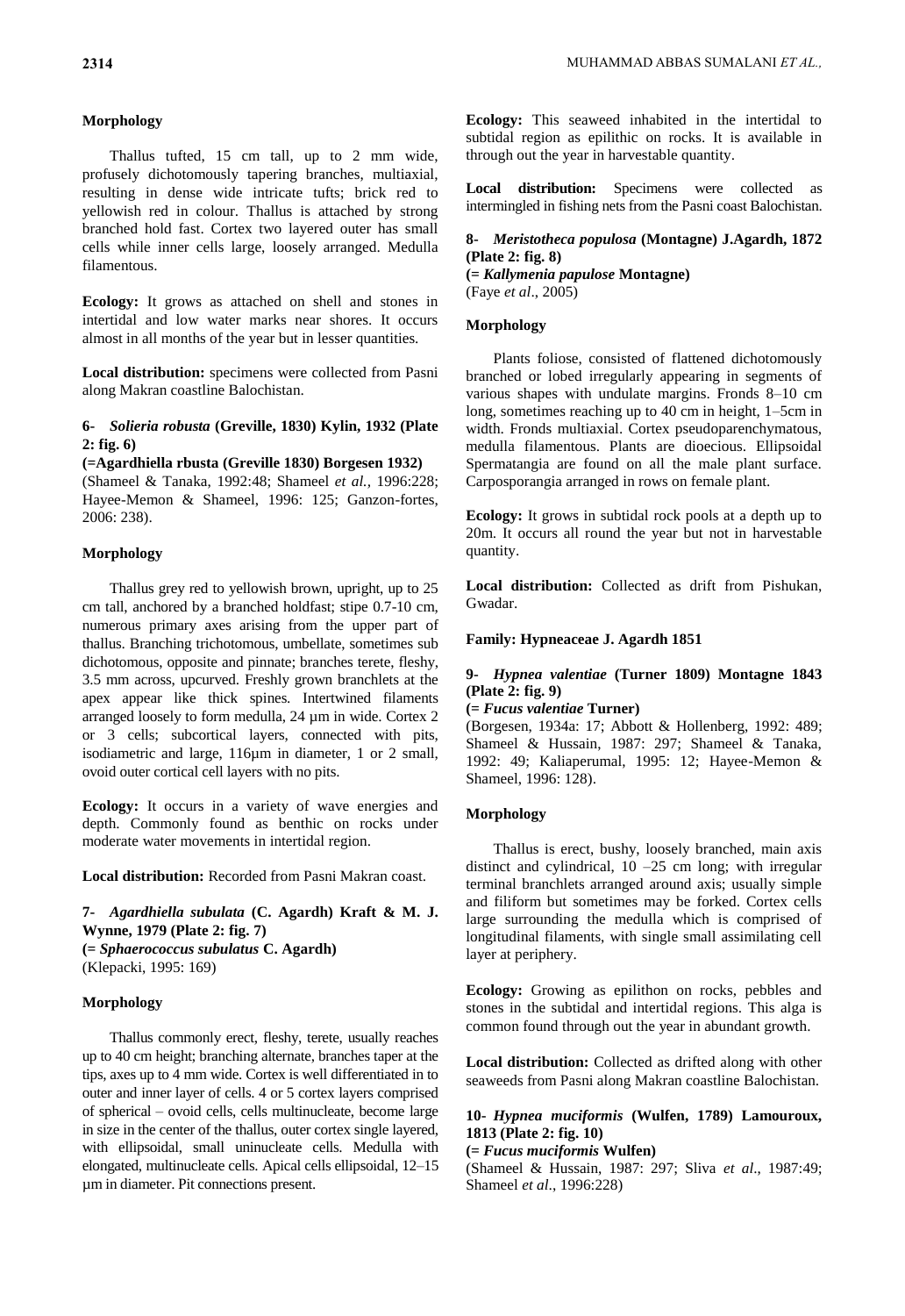











Plate 2. Showing Fig. 6. *Solieria robusta*. Fig. 7. *Agardhiella subulata*. Fig. 8. *Meristotheca populosa*. Fig. 9. *Hypnea Valentia*. Fig. 10. *H. muciformis*. Fig. 11. *Rhodymenia pseudopalmata*.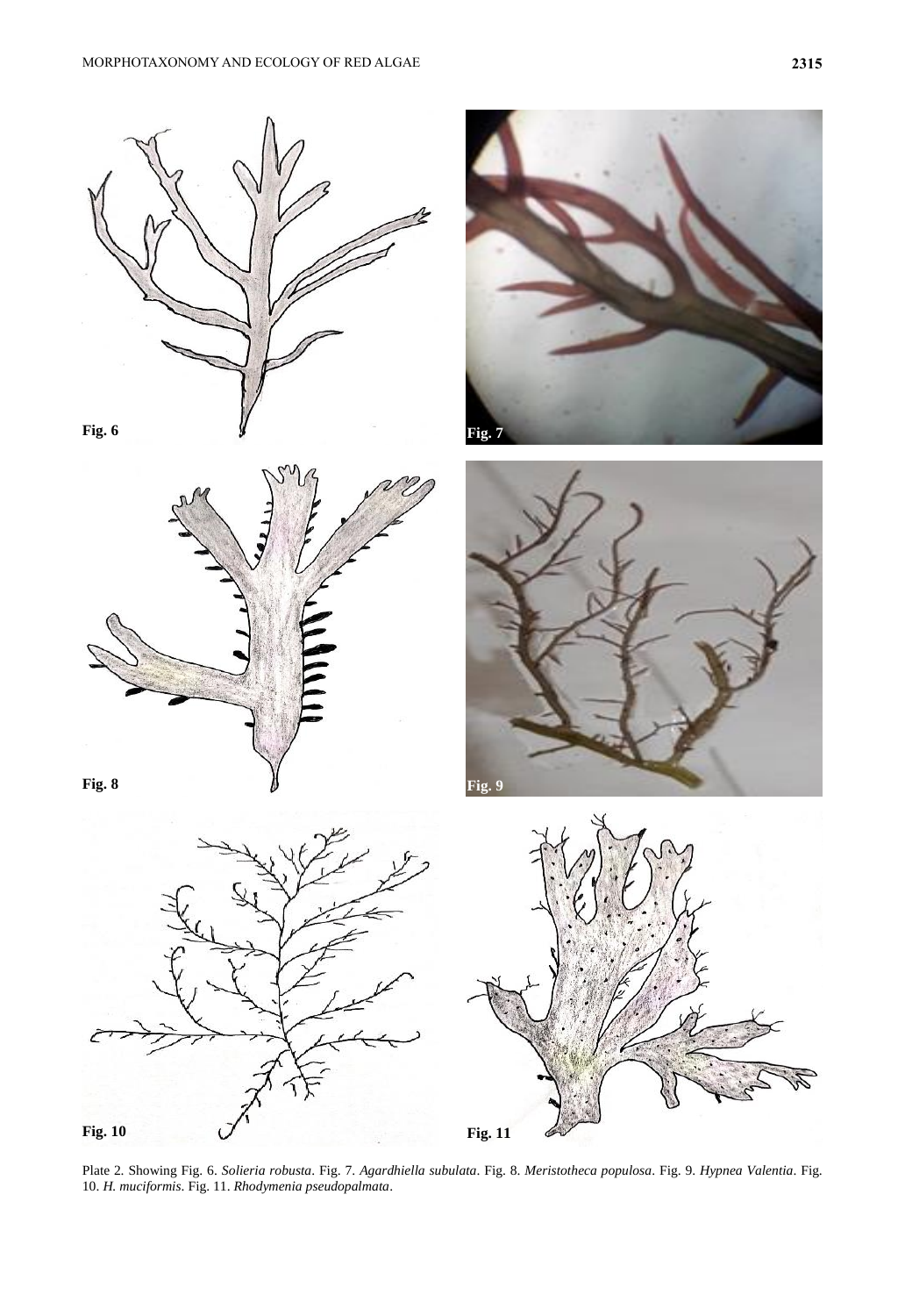









**Fig. 12 Fig. 13** 

Plate 3. Showing: Fig. 12. *Champia compressa*. Fig. 13. *Ceramium manorensis*. Fig. 14. *Acanthophora spicifera*. Fig. 15. *Polysiphonia fucoides*. Fig. 16. *Osmundea pinnatifida*. Fig. 17. *Sarcodia dichotoma.*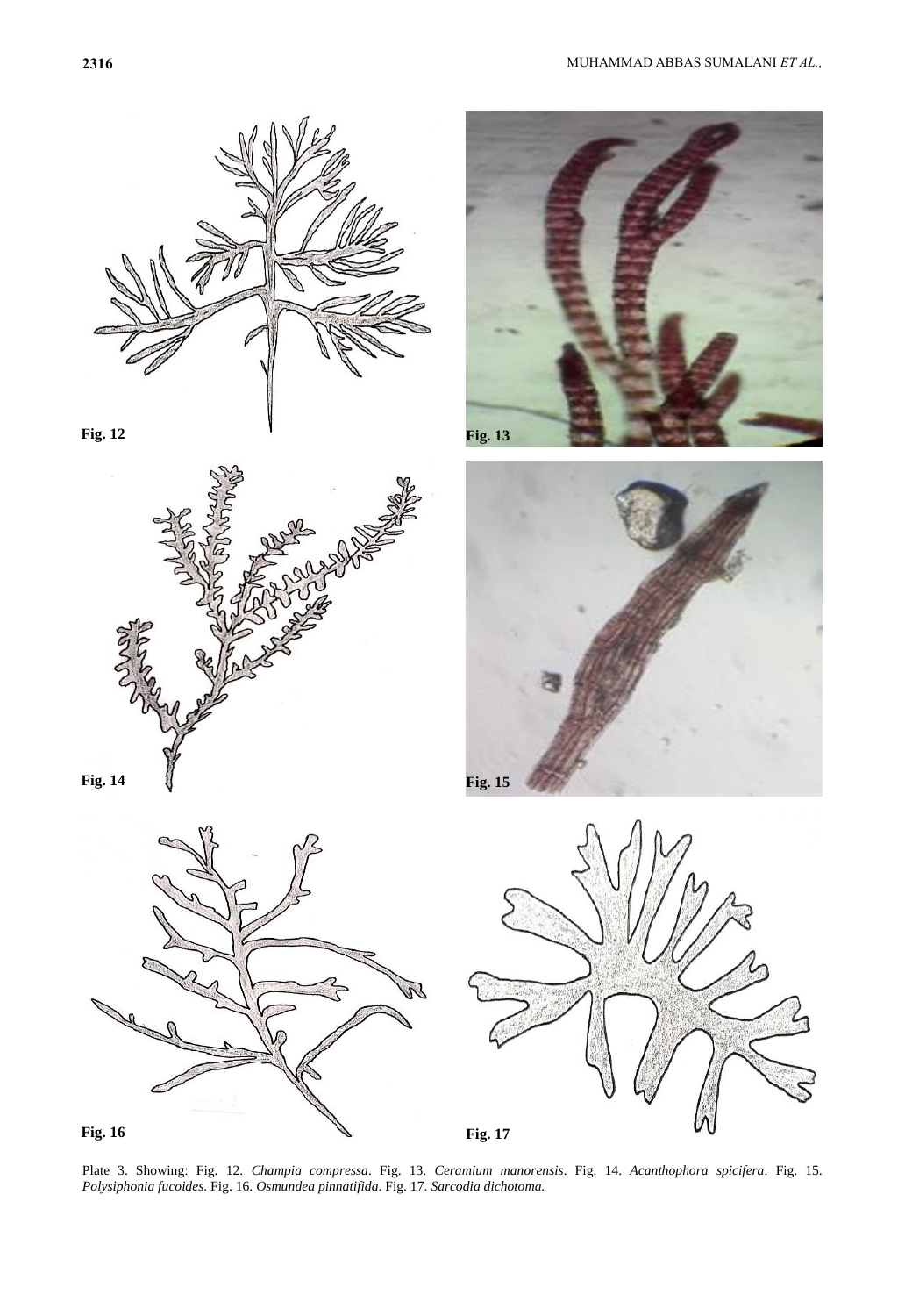#### **Morphology**

Plants 10–30 cm in length, purple red in colour, bushy, cylindrical and spreading. Fronds cartilaginous, filiform, profusely and irregularly branched. Tips of lateral branches appear as hook like tendrils, help the thallus to elongate and reach other seaweeds. Cortex has 6–7 layers of small cells towards outside and large and angular cells towards centre, up to 38 µm wide, these surround few central cells, up to 18  $\mu$ m in diameter.

**Ecology:** Attached on shells, dead corals, stones and rocks in the sheltered regions in water lagoons in sublittoral zone. This alga is available in all four seasons of the year.

**Local distribution:** Collected from Sur Bander, Jiwani and Pasni seashore.

**Order: Rhodymeniales Schmitz in Engler, 1892 Family: Rhodymeniaceae Harvey, 1849**

**11-** *Rhodymenia pseudopalmata* **(J.V.Lamouroux) P.C.Silva,1952 (Plate 2: fig. 11) (=** *Fucus pseudoplasmatus* **J.V.Lamouroux)** (Haroun *et al*., 2002)

#### **Morphology**

Thallus has a membranous rose red frond, rather stiff, fan-shaped. Up to 100 mm tall, dichotomously lobed, with wide axils, round apices, margins smooth. Cortex 2- 3 celled layers medulla 3-5 celled layers. Base discoid giving short and long stoloniferous holdfast.

**Ecology:** Grows on hard substratum in shady water pools within intertidal to subtidal zones. This alga also grows as an epiphyte on the stipes of other seaweeds.

**Local distribution:** Collected as drifted material from Singhar, Gwadar.

#### **Family: Champiaceae**

**12-** *Champia compressa* **Harvey, 1838 (Plate 3: fig. 12)** (Hassoun *et al*., 2018)

### **Morphology**

Plants are 2–10 cm long, colour pale red, opposite branching, alternate below, verticillate; 1-4 axes from holdfast, axes are segmented, terete at their base, diameter 500 µm, reaching up to 2.5 mm at apices, ramuli up to 2 mm wide. Cortex with cells in two layers outer with small cells and inner with large cells. Medulla filamentous. Cystocarps sessile, ovoid, with a visible beak-shaped ostiole. Carposporangia ovoid– polygonal. Tetrasporangia spherical, formed in the sori.

**Ecology:** It grows as benthic in sandy bottom rock pools, epiphytic in upper and midlittoral zone. This alga was recorded in winter season.

**Local distribution:** Collected from Sur Bander and Pishukan shorelines.

### **Order: Ceramiales Oltmanns, 1904 Family: Ceramiaceae Dumortier, 1822**

**13-** *Ceramium manorensis* **P. Anand, 1943 (Plate3: fig. 13)** (Anand 1981:28; Satpati *et al.,* 2012: 50)

#### **Morphology**

Thallus forming dense clusters of erect fronds branched, alternate branching at lower part, dichotomous terminals, ramuli not bent inwards, infrequently spreading, apices acute, obtuse, nodes corticated transverse section shows 3–5 rows of cells, cells of central row large with a diameter of ca 2 µm.

**Ecology:** It grows as epiphyte on other red algae *Hypnea valentiae* in lower and sub littoral. It is found abundantly in summer season.

**Local distribution:** Specimens were collected from the coast of Pasni.

#### **Family: Rhodomelaceae J.E. Areschoug, 1847**

**14-** *Acanthophora spicifera* **(Vahl) Borgesen, 1910 (Plate 3: fig. 14) (=** *Fucus spicifera* **M. Vahl)** (Shameel *et al*., 1996: 228)

Erect forming tufts with spiny branches, 4-10 cm in height, 1-3 mm wide, dark green to reddish, alternately or irregularly branched. Determinate branchlets spirally and regularly arranged on main axes. Cortex with 3-5 layers of small cells at the periphery and large in the middle. Holdfast large and irregular shaped. Tetra sporangia ovate and terete, arising on spiny branchlets.

**Ecology:** It occurs as benthic on buoys and epilithic on the stones and rocks in intertidal to midlittoral rocks. It is found in all four seasons in exploitable quantity.

**Local distribution:** Collected from Singhar (Gwadar) and Jiwani.

**15-** *Polysiphonia fucoides* **(Hudson) Greville, 1824 (Plate 3: fig. 15) (=***Conferva fucoides* **Hudson)** (Shameel *et al.,* 1996)

Thallus heterotrichous, consisting of small dense branches of cylindrical tufts, up to 30 cm in length, purple red or red. Transverse section shows Uniaxial filaments surrounded by 11–21 pericentral cells, cortication absent above but present at the base.

**Ecology:** This algal species grows on rocky substrata and as epiphytic on other algae in water pools in littoral zone. It is commonly found in summer in small quantities.

**Local distribution**: Specimens were collected as drifts from Pasni shores.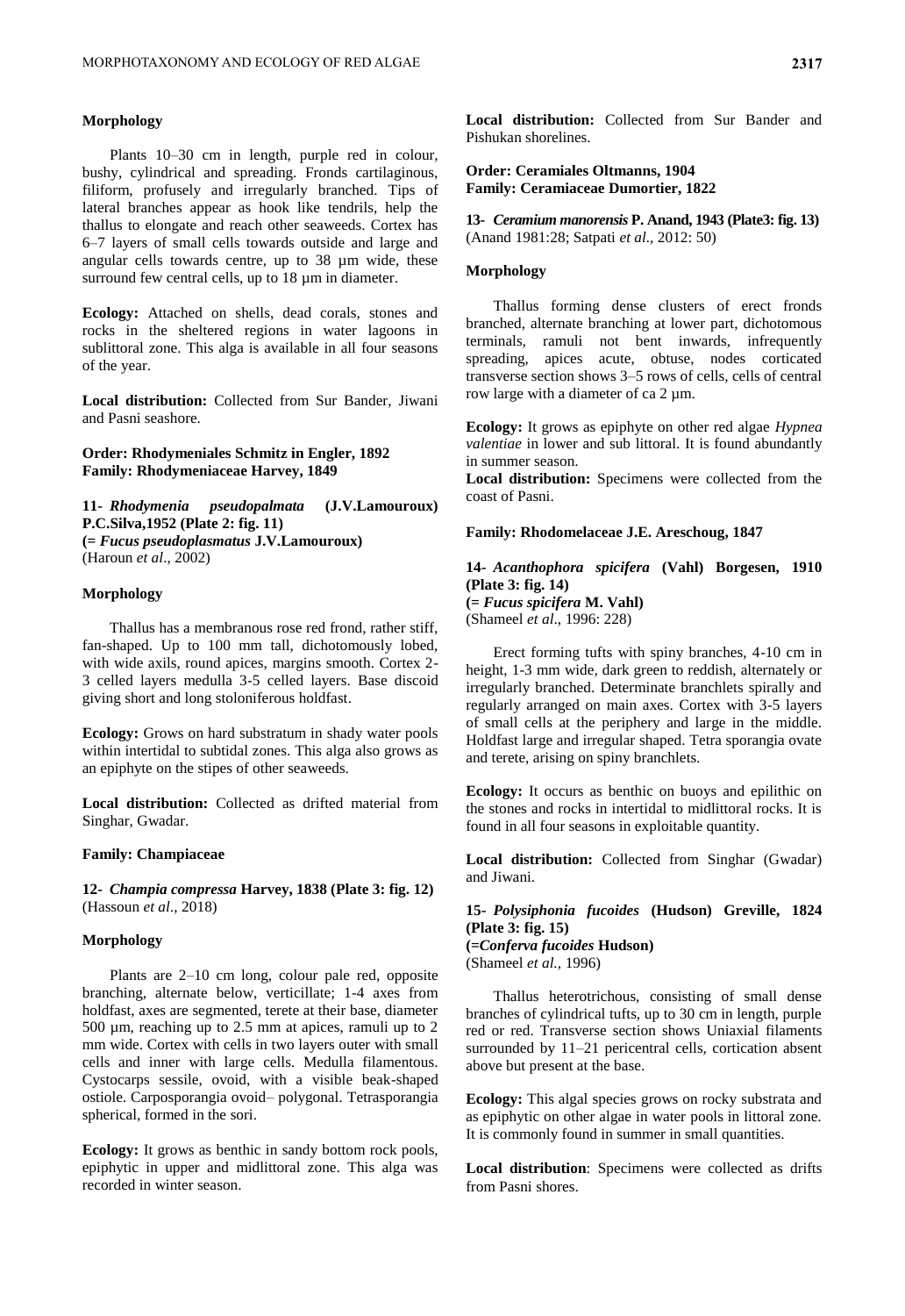# **16-** *Osmundea pinnatifida* **(Hudson) Stackhouse, 1809 (Plate 3: fig. 16)**

**(=***Fucus pinnatifidus* **Hudson)**

(*Laurencia pinnatifida* (Hudson) J. V. Lamouroux) (Taskin, 2013:718)

### **Morphology**

Thallus small in size, up to 5 cm, 2 mm in diameter, tapering towards the base, reddish purple in colour, compressed slightly, bi-tripinnate, branches bear short branchlets, mostly tuber like, apices obtuse, simple or lobed; tetrasporangium scattered towards the apices of the ramuli. Cells in thallus composed of an epidermis of small and rounded cells,  $25-32 \mu m$  in diameter with a central tissue of large cells, 75–80 µm in diameter, central cell is only clearly seen cell in the section of the young branches.

**Ecology:** This alga is perennial, grows as epilithic on rocky shores in intertidal subtidal zones. It covers a large area as greenish – yellow to reddish brown tufts on rocks and pools.

**Local distribution**: Collected as drifted from Singhar, Gwadar

### **Order: Plocamiales Family: Sarcodiaceae**

**17-** *Sarcodia dichotoma* **Borgeson, 1933 (Plate 3: fig. 17)** (Hameed & Ahmed, 1999:202)

#### **Morphology**

Plants solitary or in tufts, thallus flat, fleshy, membranaceous, dichotomously branched or irregularly lobed, up to 20 cm long, 5–9 mm wide, margins with proliferations. Tetraspores scattered over the surface of the thallus, cystocarps globule to spherical, found along the margins, sometimes scattered all over the surface. In cross section, the thallus is composed of cortex of small cells surrounding rounded, large medullary cells. Tetra sporangia zonate immersed in the cortical tissue, brown – purple. Gelatinous to cartilaginous consistency.

**Ecology:** Epilithic found in rocky pools of lower littoral zone. It can be found abundantly in summer.

**Local distribution:** Sur Bander and Singhar, Gwadar.

#### **References**

- Abbas, A. and M. Shameel. 2013. Morpho-anatomical studies on the genus *Padina* (Dictyotales, Phaeophycota) from the Coast of Karachi, Pakistan. *Proc. Pak. Acad. Sci.*, 50: 21-36.
- Abbott, I.A., A. Isabella and G.J. Hollenberg. 1992. *Marine algae of California*. Stanford University Press.
- Anand, P.L. 1943. *Marine Algae From Karachi. Part II: Rhodophyceae*. Punjab University Botanical Publications, p 76.
- Anand, P.L. 1981. *Marine Algae From Karachi: Part I: Chlorophyceae: Part II: Rhodophyceae*. Sushma Publications.
- Anonymous. 2016. A Handbook on Pakistan's Coastal and Marine Resources. MFF Pakistan, Pakistan. 78 pp.
- B¢rgesen, F. 1934a. Some Indian Rhodophyceae, especially from the shores of the Presidency of Bombay-IV. *Kew Bull.,* l-30.
- B¢rgesen, F. 1937a. Contributions to a south Indian marine algal flora. *J. Ind. Bot. Soc.,* 16(1-2): 1-58.
- Begum, M. and N. Khatoon. 1988. Distribution of and some ecological notes of Phaeophyta from the coast of Karachi. *Pak. J. Bot*., 20: 291-304.
- Begum, M. and N. Khatoon. 1992. Taxonomically revision and some biological observations on Sctosiphonales (Phaeophyta) of Karachi coast. *Pak. J. Bot.,* 24: 22-30.
- Boney, A.D. 1966. *A biology of marine algae.* Hutchinson Educational Ltd. London, 216 pp.
- Chou, R.C.Y. and C. Zhuohua. 1983. Studies on Chinese species of Galaxaura. In: (Ed.): Tseng, C.K. Proceedings of the joint China-U.S. *Phycol. Symp. Sci. Pr.,*: 77-95.
- Coppejans, E., F. Leliaert, O. Dargent, R. Gunasekara and O. De Clerck. 2009. *Sri Lankan seaweeds: Methodologies and field guide to the dominant species*. Belgian Development Cooperation. 6: 265.
- Faye, E.J., S. Shimada, S. Kawaguchi and M. Masuda. 2005. Characterization of the edible red alga *Meristotheca papulosa* (Solieriaceae, Gigartinales) from Japan. *Phycol. Res.*, 53(3): 234-245.
- Ganzon-Fortes, E.T., M.N.E. Montano and W.G. Mendoza. 2006. First documented report on *Solieria robusta* (Greville) Kylin (Gigartinales, Rhodophyceae) in the Philippines.
- Hameed, S. and M. Ahmed. 1999. Distribution and seasonal biomass of seaweeds on the Rocky shore of Buleji, Karachi, Pakistan. *Pak. J. Bot.*, 31: 199-210.
- Haroun, R.J., M.C. Gil-Rodríguez, J.D. de Castro and W.F. Homme Van Reine. 2002. A checklist of the marine plants from the Canary Islands (central eastern Atlantic Ocean). *Bot. Mar.*, 45(2): 139-169.
- Hassoun, M., H. Moussa, G. Salhi, H. Zbakh, H. Riadi and M. Kazzaz. 2018. New records of benthic marine algae from Morocco (eastern Atlantic Ocean): morphology, taxonomy and distribution. *Ac. Bot. Mal.*, 43: 111-116.
- Hayee-Memon, A. and M. Shameel. 1996. A taxonomic study of some red algae commonly growing on the coast of Karachi. *Pak. J. Mar. Sci.*, 5(2): 113-136.
- Huisman, J.M. and M.A. Borowitzka. 1990. A revision of the Australian species of Galaxaura (Rhodophyta, Galaxauraceae), with a description of *Tricleocarpa* gen. nov. *Phycol.*, 29(2): 150-172.
- Hussain, A.S. 1992. *Taxonomic and phycochemical investigation on Rhodophyta from the coast of Karachi with special reference to Nemaliales*. Ph.D. Thesis, Karachi University Seaweed Biology and Phytochemistry, Thesis 1: XII, 424.
- Iyer, R., O. De Clerck, J.J. Bolton, V.E. Coyne and S.D. Sym. 2004. Morphological and taxonomic studies of *Gracilaria* and *Gracilariopsis* species (Gracilariales, Rhodophyta) from South Africa. *S. Afr. J. Bot.*, 70(4): 521-539.
- Kaliaperumal, N., S. Kalimuthu and J.R. Ramalingam. 1995. Economically important seaweeds. *CMFRI Special Publication*, 62: 1-35.
- Klepacki, K.J., J.L. Scott and S.T. Broadwater. 1995. Ultrastructure of cell division in *Agardhiella subulata* (Gigartinales, Rhodophyta). *European Journal of Phycology*, 30(3): 159-167.
- Kundu, P., P. Rani and F. Bast. 2017. Taxonomical Synonymy of Red Seaweed *Gracilaria foliifera* (Forsskal) Borgesen, 1932 with *Gracilaria corticata* J. Agardh, 1852 based on Multi-Local Phylogeny. *Inter. J. Pl. & Environ.*, 3(02): 35-45.